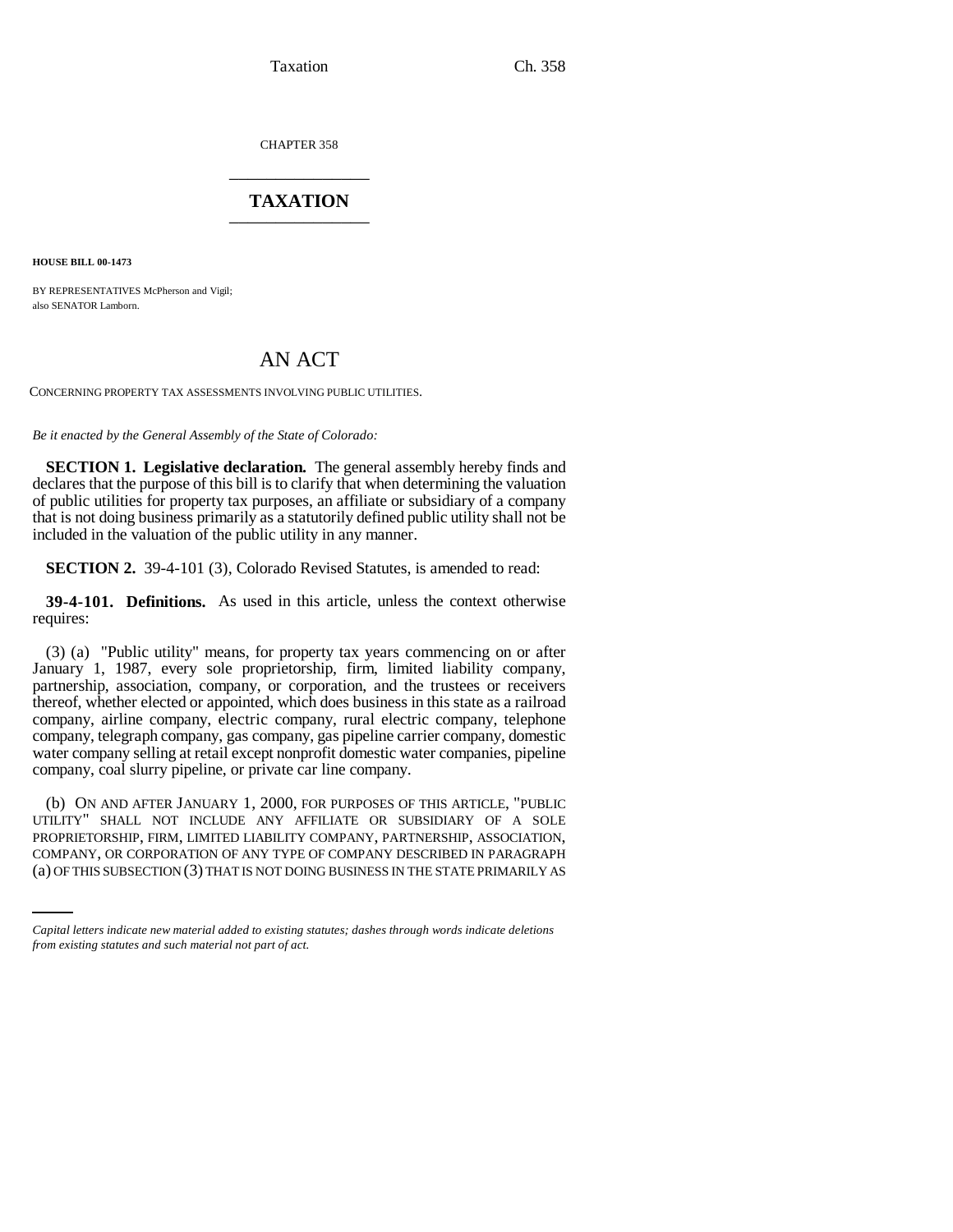## Ch. 358 Taxation

A RAILROAD COMPANY, AIRLINE COMPANY, ELECTRIC COMPANY, RURAL ELECTRIC COMPANY, TELEPHONE COMPANY, TELEGRAPH COMPANY, GAS COMPANY, GAS PIPELINE CARRIER COMPANY, DOMESTIC WATER COMPANY SELLING AT RETAIL EXCEPT NONPROFIT DOMESTIC WATER COMPANIES, PIPELINE COMPANY, COAL SLURRY PIPELINE, OR PRIVATE CAR LINE COMPANY. VALUATION AND TAXATION OF ANY SUCH AFFILIATE OR SUBSIDIARY OF A PUBLIC UTILITY AS DEFINED IN PARAGRAPH (a) OF THIS SUBSECTION (3), SHALL BE ASSESSED PURSUANT TO ARTICLE 5 OF THIS TITLE.

**SECTION 3.** 39-4-108 (8), Colorado Revised Statutes, is amended to read:

**39-4-108. Complaint - hearing - decision.** (8) Further proceedings brought by a party adversely affected by the administrator's decision shall be before the board of assessment appeals under the provisions of section 39-2-125 OR BEFORE THE DENVER DISTRICT COURT FOR A TRIAL DE NOVO with no presumption in favor of any pending valuation, and no judicial review shall be available to any party under the provisions of section 39-4-109 until the board OR THE DISTRICT COURT has rendered its decision.

**SECTION 4.** 39-4-109, Colorado Revised Statutes, is amended to read:

**39-4-109. Judicial review.** (1) Any petitioner or any other public utility, assessor, or board of county commissioners adversely affected or the administrator may appeal any decision of the board of assessment appeals OR THE DISTRICT COURT denying a petition in whole or in part to the court of appeals. No new or additional evidence may be introduced in the court of appeals unless such other public utility, assessor, or board of county commissioners adversely affected has had no opportunity to present such evidence at the hearing before the board of assessment appeals OR AT THE TRIAL IN THE DISTRICT COURT; otherwise, the cause shall be heard on the record of the board of assessment appeals OR THE DISTRICT COURT, which shall be certified by it to the court in which the appeal was taken. Whenever any new or additional evidence is introduced, the court, in its discretion, may remand the case to the board of assessment appeals OR THE DISTRICT COURT for rehearing.

(2) An appeal may be taken to the court of appeals according to the Colorado appellate rules and the provisions of section 24-4-106 (11), C.R.S., after the decision of the board of assessment appeals OR THE DISTRICT COURT is issued, but, if the appeal is taken by the public utility actually owning the property involved in the petition to the board of assessment appeals OR THE DISTRICT COURT, such public utility shall pay the full amount of all taxes levied upon the valuation for assessment of its property and plant to the treasurer of the county in which the same is located prior to taking its appeal.

(3) If, upon appeal to the court of appeals, the petitioner is sustained, in whole or in part, then, upon presentation to the treasurer to whom the taxes were paid of a certified copy of the order modifying the valuation for assessment of its property and plant, the treasurer shall forthwith make the appropriate refund of taxes, together with refund interest at the same rate as delinquent interest as specified in section 39-10-104.5, and the petitioner shall also be entitled to a refund of costs incurred in the hearing before the board of assessment appeals OR THE TRIAL IN THE DISTRICT COURT and in the appeal to the court or such portion thereof as the court may decree; but, if judgment is for the board of assessment appeals, then the board of assessment